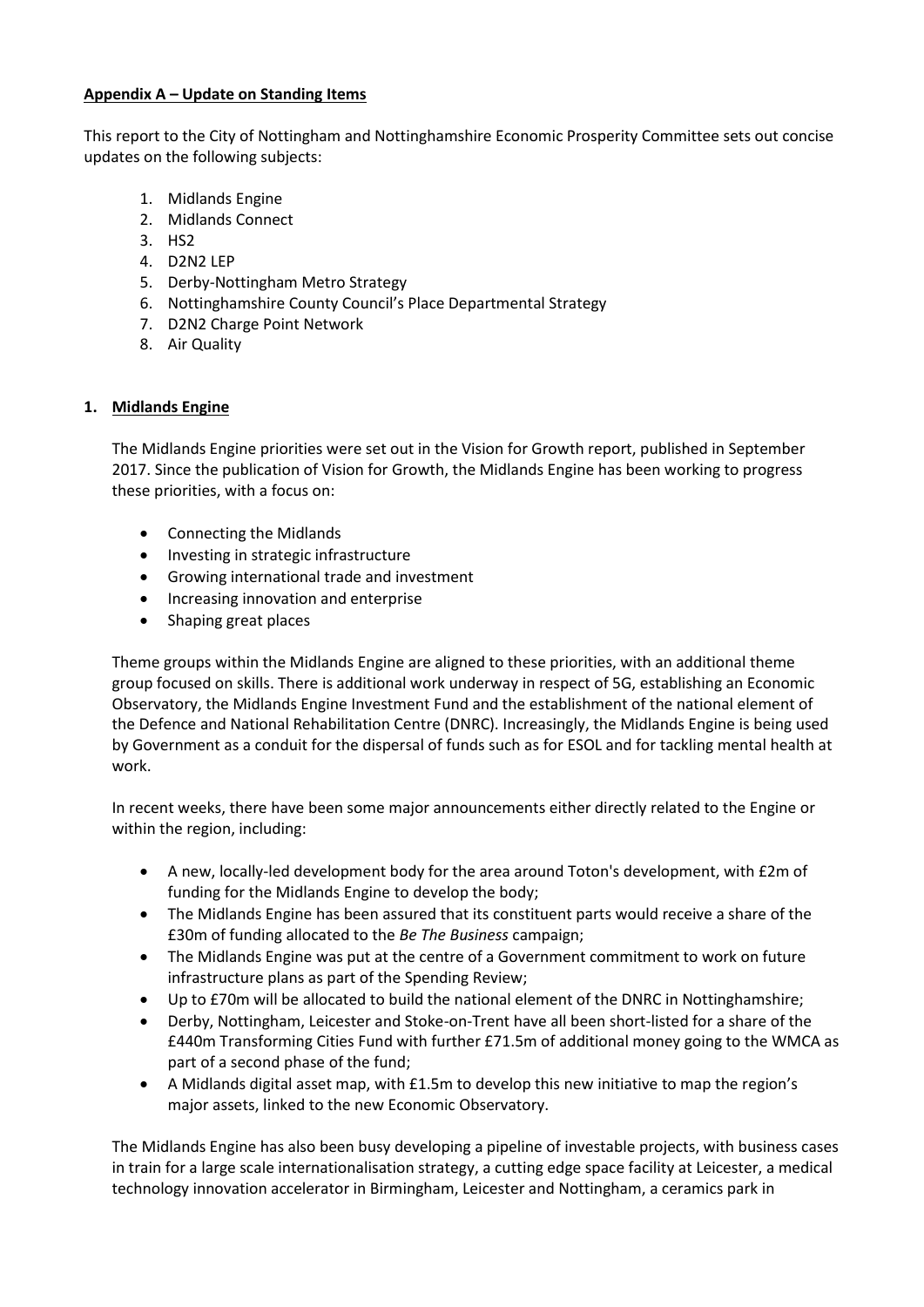Staffordshire and a future food facility in Lincolnshire. Discussions are ongoing with Treasury about these projects.

The Midlands Engine has also organised trade and investment missions in India and China, and taken a full delegation to Cannes for MIPIM 2018.

Moving forward, the Government has announced its intentions to refresh the Midlands Engine Strategy in 2019.

#### **2. Midlands Connect**

The Midlands Connect Annual Report *Our Routes to Growth* (available [here](https://www.midlandsconnect.uk/publications/our-routes-to-growth-july-2018/) on the Midlands Connect website) was launched in July and sets out the main Midlands Connect workstreams, including:

- Midland Rail Hub
- Midlands Motorway Hub
- A46 Growth Corridor
- Accelerating the East Midlands Hub at Toton
- Major Road Network
- A5 Growth Corridor

The initial A46 Study Report has now been published describing the economic impact and role of the A46 corridor from the Severn to the Humber Estuary, and sets out proposals for further work on:

- Options to improve the connectivity to the Humber Ports north of Lincoln;
- Options to support growth around Leicester;
- Further evidence to support the delivery of the A46 Newark northern Bypass.

Any detailed schemes emerging from this work will then need to be taken through the Road Investment Strategy process by Highways England, and be subject to public consultation in the normal way.

Work is also progressing on proposals to establish a statutory sub-national transport body for the Midlands.

#### **3. HS2**

The East Midlands HS2 Growth Strategy was published at the end of September 2017 and the press launch took place on  $3^{rd}$  October 2017. The Strategy sets out proposals to use HS2 to deliver an additional 74,000 jobs and £4bn of GVA by 2043. It covers the HS2 Hub Station at Toton, proposals for classic compatible services at Chesterfield and an Infrastructure Maintenance Depot at Staveley. The full document is available on the East Midlands Councils' website ([click here\)](http://www.emcouncils.gov.uk/write/East_Midlands_HS2_Growth_Strategy_-_September_2017.pdf).

The Strategic Board last met on 23<sup>rd</sup> July 2018 chaired by Cllr Jon Collins. The Board agreed the details of a revised governance structure, including the establishment of an Executive Board to better co-ordinate delivery activity, and a Skills and Supply Chain Board.

The new governance structure is now being implemented. The new HS2 Executive Board chaired by Cllr Jon Collins met for the first time on 15<sup>th</sup> October 2018. The revamped Hub Station Delivery Board chaired by Cllr Kay Cutts met on 8<sup>th</sup> October 2018. The Mitigation Board chaired by Cllr Simon Spencer has been established and the Chesterfield & Staveley Delivery Board chaired by Cllr Trish Gilby has been meeting regularly for some time. The establishment of a Skills & Supply Chain Board remains outstanding but is the subject of discussion with the new leadership at D2N2.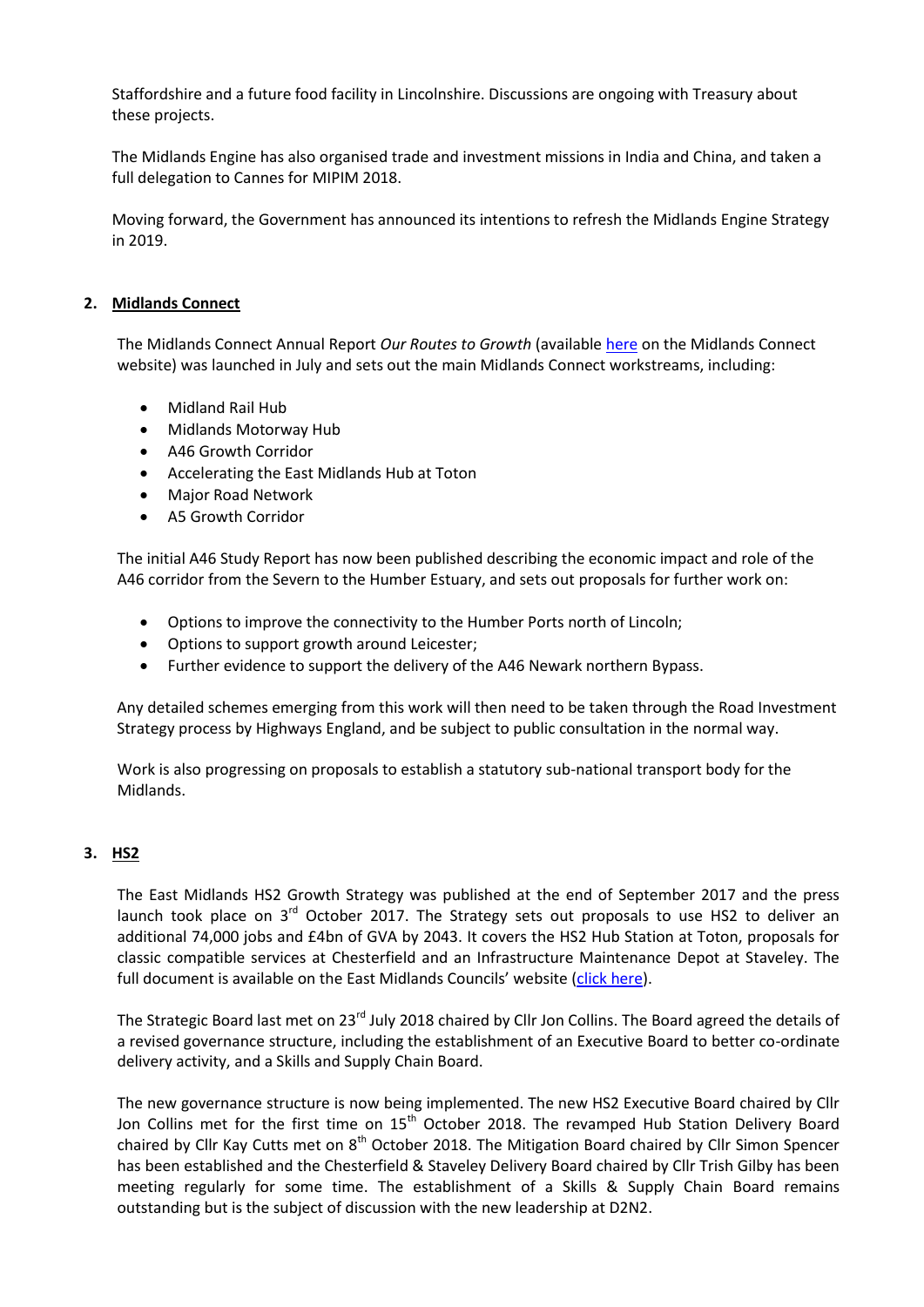Since the EMC AGM in July 2018 there have been a number of further developments:

- The Government has confirmed additional funding of up to £1.8m over two years to support the development of the Toton proposition, in particular transport connectivity, land assembly and delivery capacity;
- The Government has confirmed that Sir Terry Morgan, until recently Chair of Crossrail, will take over as Chair of HS2 Ltd from early October 2018, succeeding Sir David Higgins;
- The MHCLG Secretary of State and Midlands Engine 'Champion' James Brokenshire MP visited the site at Toton with Cllr Jon Collins, Cllr Kay Cutts, Cllr Richard Jackson, Sir John Peace and Stuart Young in early August 2018;
- The Government has indicated that the submission of the Phase 2b Hybrid Bill to Parliament will be delayed from late 2019 to mid-2020 to accommodate further work on connectivity with the existing rail network. Whilst the construction target of 2033 is unaffected, it will mean that Hybrid Bill Royal Assent will take place after the next General Election;
- Despite the Hybrid Bill delay, the consultation on the draft Environmental Statement opened in October 2018 and will close in December.

Whilst the delay to the Hybrid Bill submission is understandable and in some ways helpful, its sends a negative public message about the project at a time of national political uncertainty, particularly following recent announcements about the 12 month delay to Crossrail.

Although the Eastern leg of HS2 from Birmingham connecting with the East Coast Main Line south of York via the East Midlands and Leeds has the best economic case of any part of the proposed network, it is the last part to be built and therefore most vulnerable to decisions made by a future Government.

At the HS2 East event in Newcastle on  $12<sup>th</sup>$  October 2018, key speakers including the new Chair of HS2 Ltd, Sir Terry Morgan, the Chair of the Transport Select Committee Lilian Greenwood MP and LGA President Lord Kerslake made strong public statements in support of the Eastern Leg of HS2. However, further collective action is likely to be required over the coming months.

The draft Environmental Statement consultation runs to many thousands of pages. Whilst each individual council will need to respond to the issues within their locality there will be a need to produce a regional response highlighting key issues of common concern

# **4. D2N2 LEP**

#### **Strategic Economic Plan (SEP)**

Over the course of 2018, D2N2 has continued to work on a refreshing of its SEP. The refreshed SEP builds upon the original version, but whereas the 2013-2023 SEP focused on the creation of private sector jobs and house building, the refresh proposes a focus on productivity and inclusive growth. A consultation draft has now been published and the consultation closes on 16<sup>th</sup> November.

The SEP sets out a strategic framework as the first stage in developing a D2N2 Local Industrial Strategy (LIS). The LIS will be the basis for agreeing funding and flexibilities from Government, including the new UK Shared Prosperity Fund.

It is anticipated that the LIS will focus in greater depth on a narrower range of issues, including a key focus on how D2N2 will harness its significant science and innovation assets to address the four Grand Challenges (artificial intelligence, the future of mobility, clean growth and the ageing society) identified by the Government in the UK Industrial Strategy.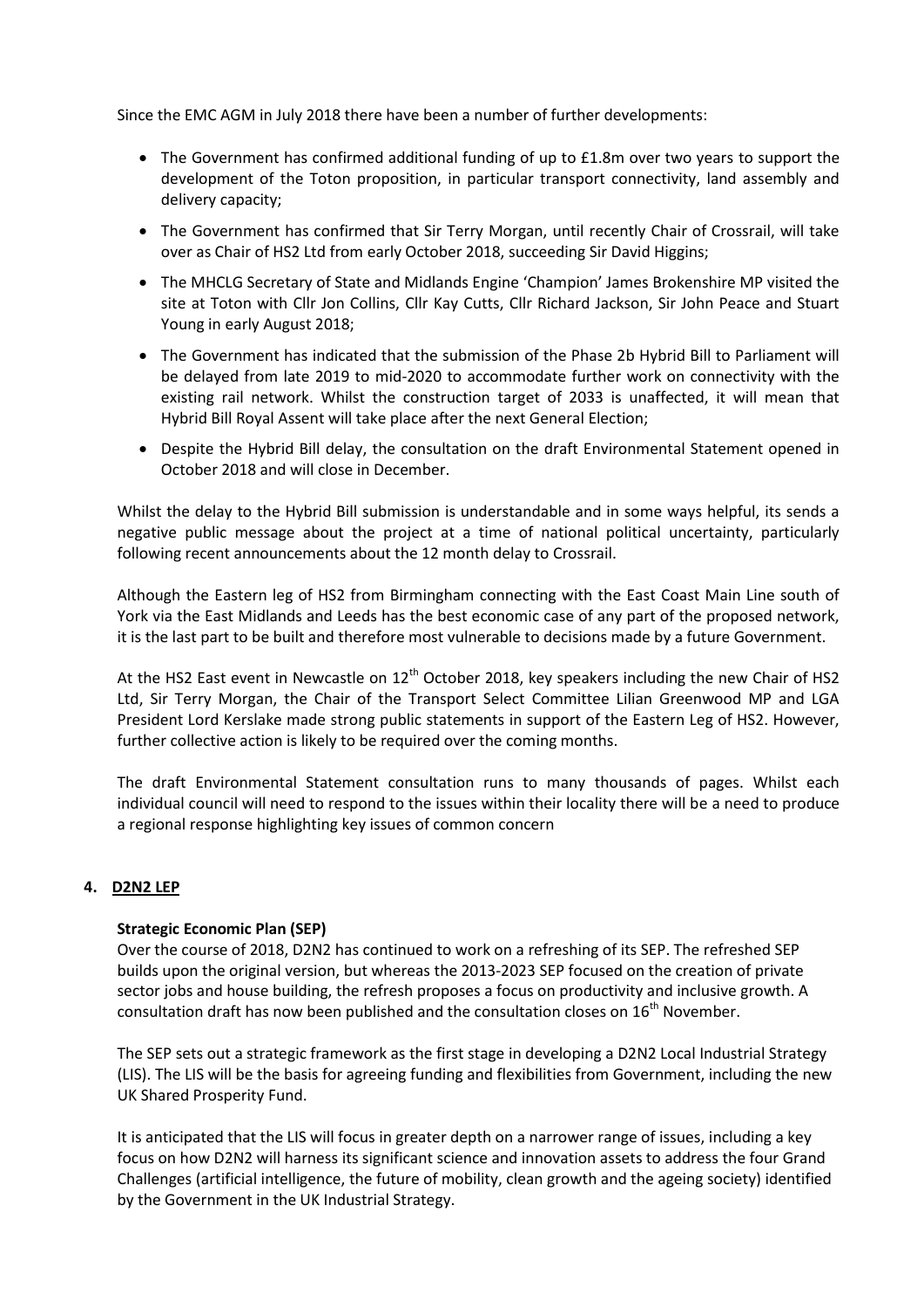#### **Ministerial Review**

The Government published its review of LEPs, *Strengthened Local Enterprise Partnerships*, just before the summer recess. Its key recommendations were in regard of LEP geography and strengthening LEP governance. The Government asked LEPs to come forward with proposals by the end of September on geographies which 'best reflect real functional economic areas and remove overlaps'. The ability of LEPs to access future funding would be adversely affected if they were not to remove overlap areas.

#### Geography

The D2N2 Board met in September to consider its response to the Ministerial Review. The Board noted how D2N2 showed statistically that it operated currently as one of the highest economically selfcontained areas of all LEPs, functioning well along administrative boundaries in a way that also aligned with structures like the Midlands Engine. Whilst acknowledging that the five overlapping northern districts had some synergy with Sheffield City Region, evidence demonstrated that these areas nevertheless identified themselves much more strongly as part of Derbyshire or Nottinghamshire than Yorkshire.

Board was informed ahead of discussion that all five overlap districts had responded prior to the meeting to confirm their preference to retain the overlap in contradiction to the recommendations in the LEP review. Likewise, initial contact made by D2N2 with Sheffield City Region had shown that they also preferred to leave the overlap in place. D2N2 would therefore seek further guidance from Government on how to move forward if Board accepted and agreed the recommendation to remove the overlap.

The Board acknowledged the need to continue to engage strongly with all districts, particularly those in the north of D2N2's area, to demonstrate how growth for all would result from retaining the five overlap areas within D2N2.

The Board agreed to:

- (i) Reiterate the current geographic footprint of D2N2;
- (ii) Agree the option to remove the overlap with Sheffield City Region, recognising in so doing that from this will follow consequences and actions; and,
- (iii) Welcome increased cross-boundary collaboration with surrounding LEPs.

#### **Governance**

The Ministerial Review stated that the Government will 'support all LEPs to have a legal personality, such as incorporation as companies, or mayoral combined authorities or combined authorities where they exist.' To further strengthen governance and delivery, all LEPs are expected to identify a single Accountable Body (AB) within in each area that is responsible for all LEP funding. The LEP currently engages Derby City, Derbyshire County and Nottingham City Councils as ABs for its various funding streams. It is set to rationalise this arrangement by tendering for a single AB before the end of 2018.

#### **Board and staff changes**

Peter Richardson stepped down as Chair of D2N2 in July 2018, as was replaced by Elizabeth Fagan (Boots). Elizabeth has been invited to attend EPC to set out her thinking on the LEP's future priorities, and although she is unable to attend this meeting due to longstanding diary commitments, she welcomes the opportunity to attend a future EPC meeting.

D2N2 is yet to recruit a permanent Chief Executive as successor to David Ralph. Sajeeda Rose has succeeded Matthew Wheatley on an interim basis.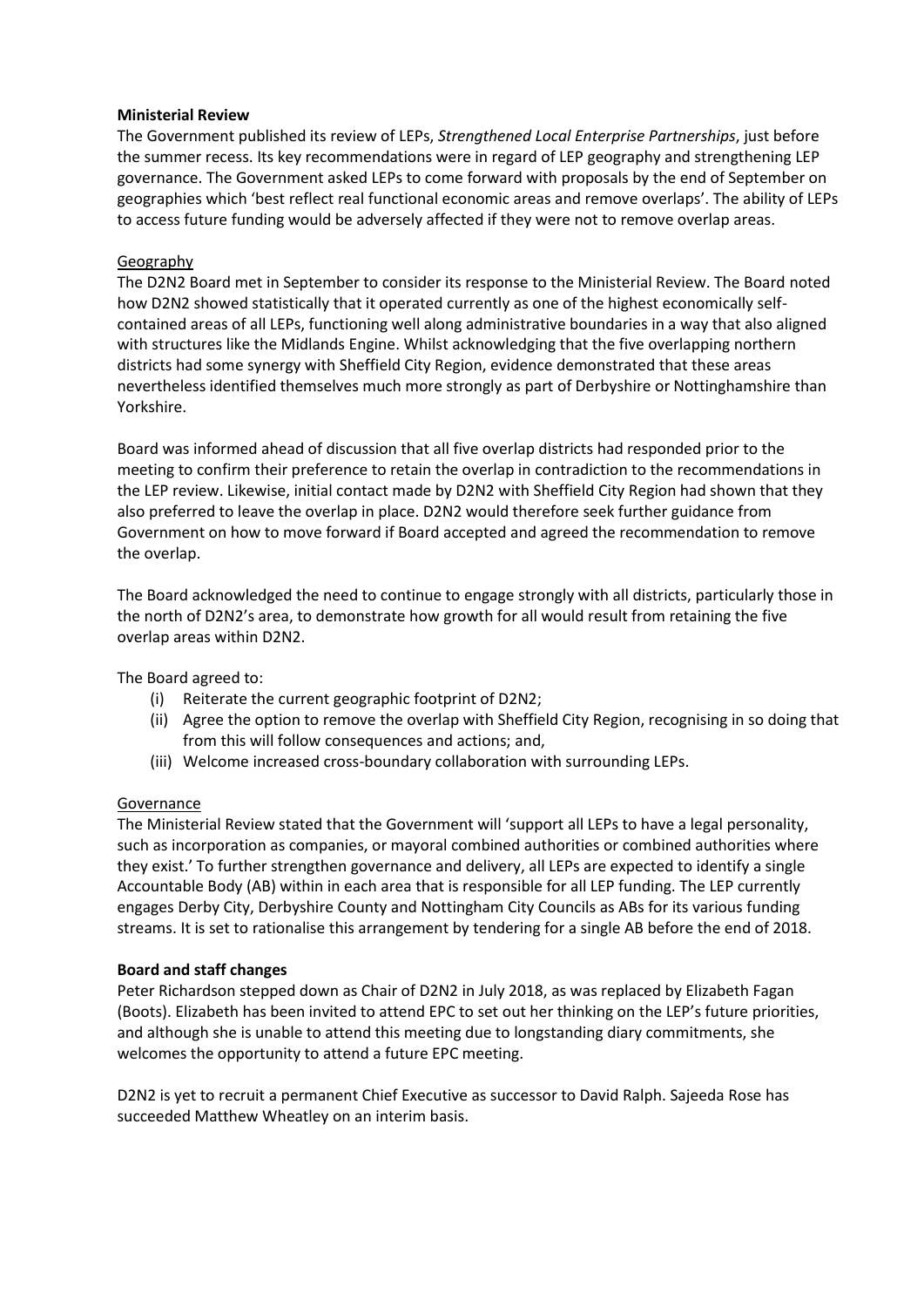## **5. Derby-Nottingham Metro Strategy**

In 2015, the D2N2 LEP set out the need for three interlocking economic development strategies to cover the urban area, market towns and the rural area. In response to the LEP's challenge, the Derby-Nottingham Metro Strategy was developed as the urban element of this three-pronged approach.

Following consultation in later 2016, the Metro Strategy was launched in April 2017. A Strategic Advisory Group of key stakeholders drawn from business and education leaders in the two cities was established, and this group challenged the local authorities to be more ambitious. Independent consultants were engaged to examine the potential of the Nottingham Derby economy, and explore the economic case for strengthening the relationship between the two Cities. The subsequent report, *The Economic Case for the Derby-Nottingham Metro*, was published in November 2017.

In January 2018, the first Metro Summit brought together over 100 key stakeholders from local businesses, education and local authorities to examine and discuss *The Economic Case for the Derby-Nottingham Metro.* Consequently, a private sector led Metro Growth Board was established to oversee and lead the further development of the Metro Strategy. A comprehensive Metro Economic Plan was subsequently developed as both a standalone plan and as the Metro area's contribution to the emerging D2N2 refreshed SEP. The Metro Economic Plan outlines economic development priorities under five themes (enterprise, innovation, infrastructure, skills and place) and was presented to MPs at Westminster in June 2018.

At the same time, the Metro Delivery Board has continued to meet. The Delivery Board was established at the end of 2016, originally comprising Councillors from Derby and Nottingham Cities, to steer the delivery of the Metro Strategy. This included the extending of local services (such as gym membership and library lending) to citizens of both cities and joint service initiatives, culminating in the successful launch of a Metro Commercial Waste service in April 2018.

Gedling Borough Council formally joined the Metro Strategy 'coalition of the willing' in March 2018, and now sits on the Delivery Board. In September 2018, the Delivery Board welcomed representatives from Rushcliffe, Amber Valley, Erewash and Derbyshire County to its meeting as observers. The next Delivery Board meeting is scheduled for 28<sup>th</sup> November and in keeping with the principles of openness and inclusivity, local authority leaders from the Metro area are welcome to attend future Delivery Board meetings.

# **6. Nottinghamshire County Council's Place Departmental Strategy**

Nottinghamshire County Council's Place Department brings together a range of services in order to meet the needs and aspirations of the people of Nottinghamshire. Policy Committee approved the Place Departmental Strategy on 24<sup>th</sup> January 2018.

Significant progress has been made in the 10 months since the launch of the Strategy, as illustrated below:

| A great place to bring up your family |                            |                                                                       |  |  |
|---------------------------------------|----------------------------|-----------------------------------------------------------------------|--|--|
|                                       | <b>Homes England</b>       | For Council-owned development sites which has secured a               |  |  |
|                                       | <b>Local Authority</b>     | substantial offer of grant funding of approximately <b>£11m</b> which |  |  |
|                                       | <b>Accelerated</b>         | will enable the delivery of more than 1,800 new homes                 |  |  |
|                                       | <b>Construction Fund</b>   |                                                                       |  |  |
|                                       | <b>Delivery of Phase 1</b> | Up to 1,700 individually designed properties, ranging from            |  |  |
| ê.                                    | of the Lindhurst /         | affordable homes and stylish apartments to welcoming family           |  |  |
|                                       | <b>Berry Hill Scheme</b>   | homes and stunning detached town houses are being built.              |  |  |
|                                       |                            | Sales completion of Phase One has concluded, with all the             |  |  |
|                                       |                            | residential plots sold to house builders                              |  |  |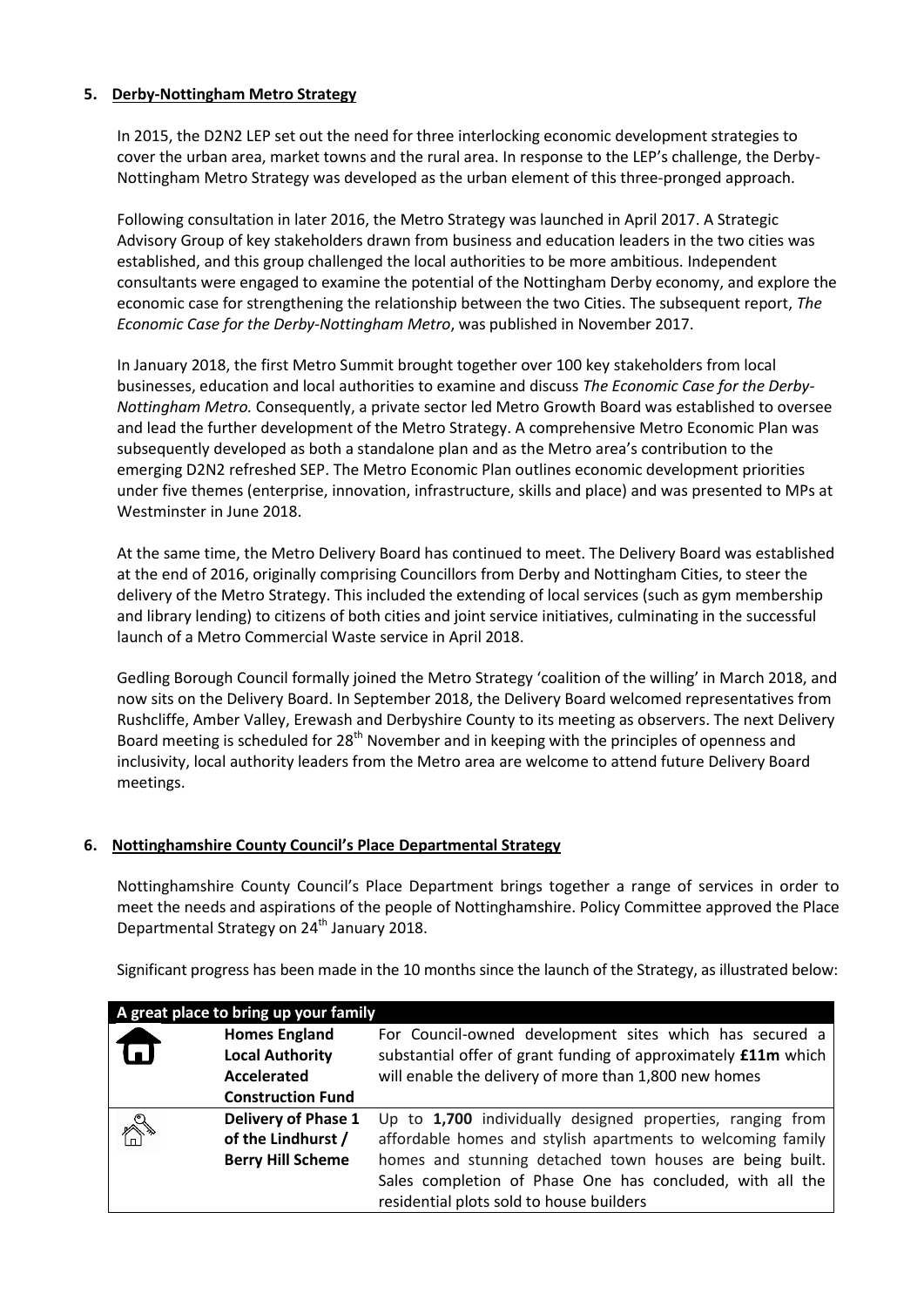|                 | Investment in<br>schools, nurseries,<br>a day centre,<br>secure children's<br>home and County<br>Hall | <b>£20m</b> in the replacement and expansion of both 315-place<br>Bestwood Village Hawthorne Primary with a 39-place nursery,<br>and 140-place Orchard Special School in Newark and a brand<br>new day centre. In additions:<br>Construction began in October of a new 210-place primary<br>$\bullet$<br>school with a 26-place nursery at the former Rolls-Royce<br>site in Hucknall<br>Work began on a new accommodation block, demolition of<br>the existing accommodation block and provision of a new<br>vocational block at Clayfields House secure children's home<br>in Stapleford<br>The co-ordination of planned and responsive maintenance<br>٠<br>works began at County Hall |
|-----------------|-------------------------------------------------------------------------------------------------------|------------------------------------------------------------------------------------------------------------------------------------------------------------------------------------------------------------------------------------------------------------------------------------------------------------------------------------------------------------------------------------------------------------------------------------------------------------------------------------------------------------------------------------------------------------------------------------------------------------------------------------------------------------------------------------------|
|                 | <b>Employability</b><br>provision for<br>young people                                                 | The £1.5m Award-winning programme, has secured a further<br>£250k of EU funding. Over 50 grants have been awarded to<br>Nottinghamshire schools bringing over £500k of additional<br>into the County,<br>funding<br>and<br>benefitting over<br>2000<br>Nottinghamshire young people                                                                                                                                                                                                                                                                                                                                                                                                      |
|                 | A great place to fulfil your ambition<br><b>Visitor Economy</b>                                       | A strategy to grow Nottinghamshire's Visitor Economy, valued                                                                                                                                                                                                                                                                                                                                                                                                                                                                                                                                                                                                                             |
|                 | <b>Strategy</b>                                                                                       | at £1.814b, by volume and value and to attract further private                                                                                                                                                                                                                                                                                                                                                                                                                                                                                                                                                                                                                           |
|                 |                                                                                                       | and public investment to deliver a unique, defined and                                                                                                                                                                                                                                                                                                                                                                                                                                                                                                                                                                                                                                   |
|                 |                                                                                                       | sustainable tourism offer for the County                                                                                                                                                                                                                                                                                                                                                                                                                                                                                                                                                                                                                                                 |
|                 | <b>Hosting the</b>                                                                                    | The Tour of Britain boosted the Nottinghamshire local economy                                                                                                                                                                                                                                                                                                                                                                                                                                                                                                                                                                                                                            |
|                 | penultimate stage                                                                                     | by £4m. 250,000 spectators with 62% inspired to cycle more                                                                                                                                                                                                                                                                                                                                                                                                                                                                                                                                                                                                                               |
| Tour of Britain | of Tour of Britain                                                                                    |                                                                                                                                                                                                                                                                                                                                                                                                                                                                                                                                                                                                                                                                                          |
|                 | <b>From Miner to</b>                                                                                  | £2.4m National Lottery grant award which will see local                                                                                                                                                                                                                                                                                                                                                                                                                                                                                                                                                                                                                                  |
|                 | <b>Major: The Real</b>                                                                                | communities being given the skills and knowledge to look after                                                                                                                                                                                                                                                                                                                                                                                                                                                                                                                                                                                                                           |
|                 | <b>Sherwood Forest</b>                                                                                | the landscape through restoring vital heathland, protection and                                                                                                                                                                                                                                                                                                                                                                                                                                                                                                                                                                                                                          |
|                 |                                                                                                       | conservation of ancient trees                                                                                                                                                                                                                                                                                                                                                                                                                                                                                                                                                                                                                                                            |
|                 | County's first                                                                                        | £910k project resulting in bus passengers benefitting from                                                                                                                                                                                                                                                                                                                                                                                                                                                                                                                                                                                                                               |
|                 | electric buses                                                                                        | quieter, smoother, greener buses on 510 and 511 routes                                                                                                                                                                                                                                                                                                                                                                                                                                                                                                                                                                                                                                   |
|                 | generating<br>benefits for                                                                            | running between Beeston, Toton and Stapleford connecting                                                                                                                                                                                                                                                                                                                                                                                                                                                                                                                                                                                                                                 |
|                 | residents                                                                                             | with the tram network at Toton Lane Park and Ride and Beeston                                                                                                                                                                                                                                                                                                                                                                                                                                                                                                                                                                                                                            |
|                 | <b>Enhanced levels of</b>                                                                             | Bus and Tram Interchange<br>542 households protected by flood mitigation measures. 30% of                                                                                                                                                                                                                                                                                                                                                                                                                                                                                                                                                                                                |
|                 | <b>Flood Protection</b>                                                                               | local levy from Trent Regional Flood and Coastal Committee                                                                                                                                                                                                                                                                                                                                                                                                                                                                                                                                                                                                                               |
|                 |                                                                                                       | secured worth £2.5m. 18 Significant Flood Alleviation live                                                                                                                                                                                                                                                                                                                                                                                                                                                                                                                                                                                                                               |
|                 |                                                                                                       | Schemes - £15m value. £5m+ external funds secured this year.                                                                                                                                                                                                                                                                                                                                                                                                                                                                                                                                                                                                                             |
|                 |                                                                                                       | Planning Applications responded to.<br>$500+$<br>400<br>Flood                                                                                                                                                                                                                                                                                                                                                                                                                                                                                                                                                                                                                            |
|                 |                                                                                                       | investigations undertaken. 50+ Land Drainage Consents                                                                                                                                                                                                                                                                                                                                                                                                                                                                                                                                                                                                                                    |
|                 |                                                                                                       | investigated and issued this year. 2000+ entry's on the Asset                                                                                                                                                                                                                                                                                                                                                                                                                                                                                                                                                                                                                            |
|                 |                                                                                                       | Register. 1613 miles of ordinary water courses in the county -                                                                                                                                                                                                                                                                                                                                                                                                                                                                                                                                                                                                                           |
|                 |                                                                                                       | 520 miles in Bassetlaw.                                                                                                                                                                                                                                                                                                                                                                                                                                                                                                                                                                                                                                                                  |
|                 | A great place to enjoy later life                                                                     |                                                                                                                                                                                                                                                                                                                                                                                                                                                                                                                                                                                                                                                                                          |
|                 | <b>New Sherwood</b>                                                                                   | <b>£5m</b> investment with RSPB in new facilities including a shop,                                                                                                                                                                                                                                                                                                                                                                                                                                                                                                                                                                                                                      |
|                 | <b>Forest visitor</b>                                                                                 | café, outside terrace, amphitheatre and new play area                                                                                                                                                                                                                                                                                                                                                                                                                                                                                                                                                                                                                                    |
|                 | centre                                                                                                |                                                                                                                                                                                                                                                                                                                                                                                                                                                                                                                                                                                                                                                                                          |
|                 | <b>Trading Standards</b>                                                                              | £1.24m worth of fake tobacco products seized this year $-81$<br>inspections of shops, homes, vehicles and storage facilities have                                                                                                                                                                                                                                                                                                                                                                                                                                                                                                                                                        |
|                 |                                                                                                       | taken place in the County                                                                                                                                                                                                                                                                                                                                                                                                                                                                                                                                                                                                                                                                |
|                 |                                                                                                       |                                                                                                                                                                                                                                                                                                                                                                                                                                                                                                                                                                                                                                                                                          |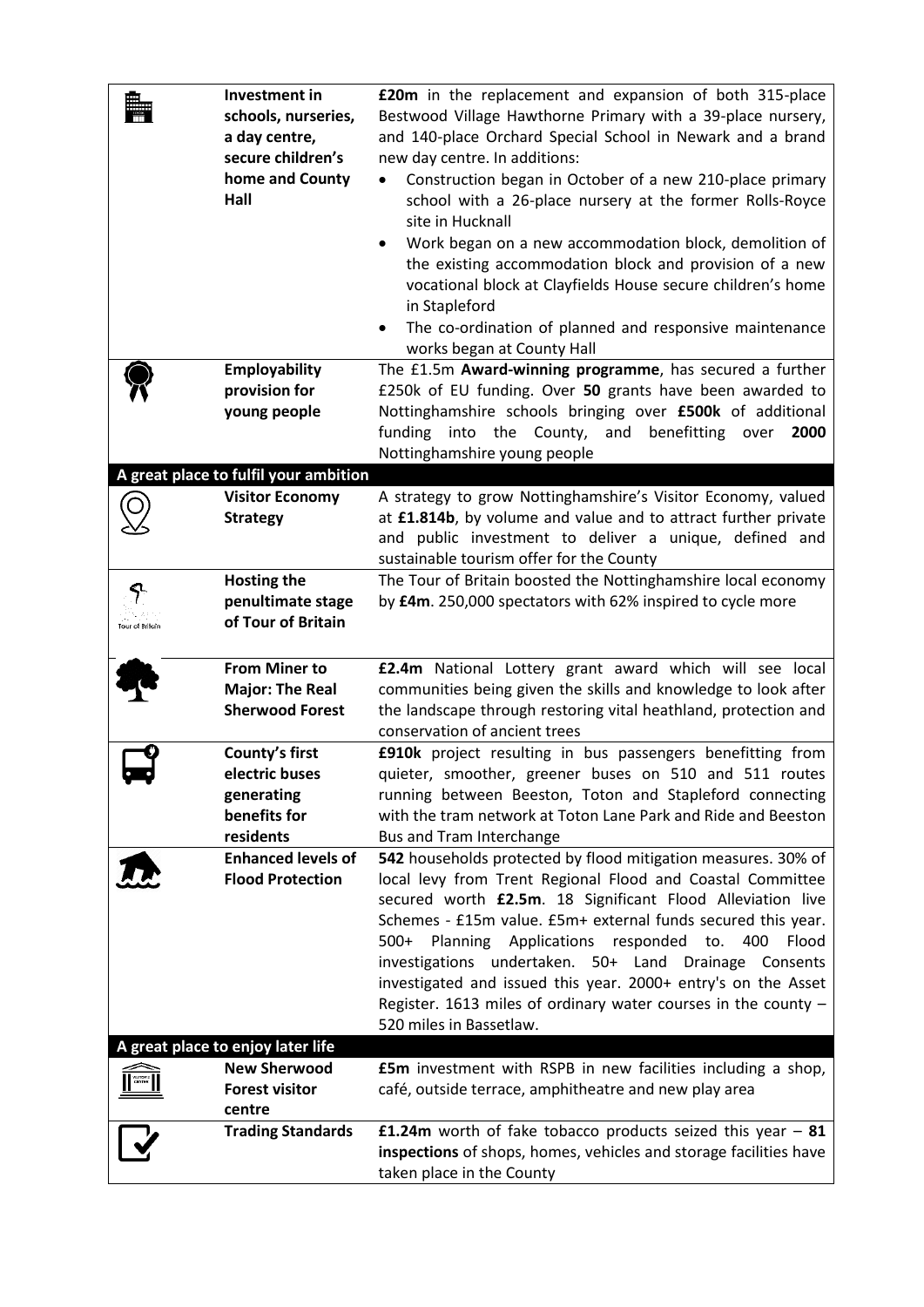# **A great place to start and grow a business**

|                                       | <b>Toton High Speed</b><br>2 the future<br>backbone of the<br>national rail<br>network<br>A614 / A6097 | By 2043, up to 74,000 new jobs are anticipated to be created,<br>by £4<br>boosting the<br>regional economy<br>billion.<br><b>This</b><br>transformational project is moving forward with delivery. The<br>County Council has entered into a Memorandum of<br>Understanding with London & Continental Railways as work<br>progresses towards the establishment of a formal locally led<br>development body in the future, the development of which will<br>receive £2m of funds as announced by the Chancellor. £1.8m of<br>additional resources secured from DFT to improve transport<br>infrastructure around Toton HS2 site<br>Government has signalled their intent to award £18m of |
|---------------------------------------|--------------------------------------------------------------------------------------------------------|-----------------------------------------------------------------------------------------------------------------------------------------------------------------------------------------------------------------------------------------------------------------------------------------------------------------------------------------------------------------------------------------------------------------------------------------------------------------------------------------------------------------------------------------------------------------------------------------------------------------------------------------------------------------------------------------|
|                                       | <b>Major</b><br>Infrastructure<br>Improvement<br><b>Scheme</b>                                         | funding to support major infrastructure improvement schemes<br>from the Lowdham Roundabout up to Ollerton Roundabout                                                                                                                                                                                                                                                                                                                                                                                                                                                                                                                                                                    |
|                                       | Corporate<br><b>Property Strategy</b>                                                                  | The Council occupies over 1,100 sites with a total value of in<br>excess of £700m. Sitting at the heart of the Council's growth<br>and prosperity agenda and setting out how the Council estate,<br>the Corporate Property Strategy will support the delivery of the<br><b>Council and Place targets</b>                                                                                                                                                                                                                                                                                                                                                                                |
|                                       | <b>Better Broadband</b>                                                                                | This year marks $5th$ anniversary of the project. <b>81,364</b> premises                                                                                                                                                                                                                                                                                                                                                                                                                                                                                                                                                                                                                |
|                                       | for                                                                                                    | are now able to access superfast broadband. Adoption by                                                                                                                                                                                                                                                                                                                                                                                                                                                                                                                                                                                                                                 |
|                                       | Nottinghamshire                                                                                        | customers (homes and businesses) that have chosen to sign up<br>with a superfast broadband network continues to rise above<br>52%<br>The project has been shortlisted for the coveted Public/Private<br>Partnerships LCG Awards 2019 in recognition of the excellent<br>collaboration with DCMS, BT, Openreach and D2N2 LEP                                                                                                                                                                                                                                                                                                                                                             |
| Shortlist                             |                                                                                                        |                                                                                                                                                                                                                                                                                                                                                                                                                                                                                                                                                                                                                                                                                         |
| $(\P^{\scriptscriptstyle\mathsf{r}})$ | <b>Continued delivery</b><br>of a future-proofed<br>digital network                                    | Nottinghamshire has been announced as the first place in the<br>East Midlands to be included in Openreach's 'Fibre First'<br>programme. This ensures the County remains at the forefront of<br>digital infrastructure, with all the economic and social benefits<br>that provides                                                                                                                                                                                                                                                                                                                                                                                                       |
|                                       | <b>Rural Business</b>                                                                                  | £1.56m grant investment contracted. 28 enterprises supported                                                                                                                                                                                                                                                                                                                                                                                                                                                                                                                                                                                                                            |
|                                       | Growth<br>Programme                                                                                    | financially. 77 new jobs to be created as a direct result of the<br>investment. 135,000 new visitors to the county generated by                                                                                                                                                                                                                                                                                                                                                                                                                                                                                                                                                         |
|                                       |                                                                                                        | LEADER investment in the sector. £3.9m of private sector match                                                                                                                                                                                                                                                                                                                                                                                                                                                                                                                                                                                                                          |
|                                       |                                                                                                        | funding invested in the county's rural economy. 12 farms                                                                                                                                                                                                                                                                                                                                                                                                                                                                                                                                                                                                                                |
|                                       |                                                                                                        | supported to improve productivity, utilising 24 new techniques.                                                                                                                                                                                                                                                                                                                                                                                                                                                                                                                                                                                                                         |
|                                       |                                                                                                        | £1.7m increase in salaries paid for jobs created within rural<br>Nottinghamshire                                                                                                                                                                                                                                                                                                                                                                                                                                                                                                                                                                                                        |
|                                       | <b>Digital Business</b>                                                                                | 475 SME enrolments. 52 Nottinghamshire SMEs have claimed                                                                                                                                                                                                                                                                                                                                                                                                                                                                                                                                                                                                                                |
|                                       | Growth                                                                                                 | grants equal to £558k                                                                                                                                                                                                                                                                                                                                                                                                                                                                                                                                                                                                                                                                   |
|                                       | Programme                                                                                              |                                                                                                                                                                                                                                                                                                                                                                                                                                                                                                                                                                                                                                                                                         |
|                                       | Investment in the                                                                                      | The Centre underwent a £270,000 facelift, the focal point of                                                                                                                                                                                                                                                                                                                                                                                                                                                                                                                                                                                                                            |
|                                       | <b>Turbine Innovation</b>                                                                              | which was a new café. The investment also funded a larger                                                                                                                                                                                                                                                                                                                                                                                                                                                                                                                                                                                                                               |
|                                       | Centre                                                                                                 | conference room, and increased to 58 the number of serviced<br>office spaces for growing and start-up businesses                                                                                                                                                                                                                                                                                                                                                                                                                                                                                                                                                                        |

A refreshed Strategy is currently underway and expected to be launched by Spring 2019.